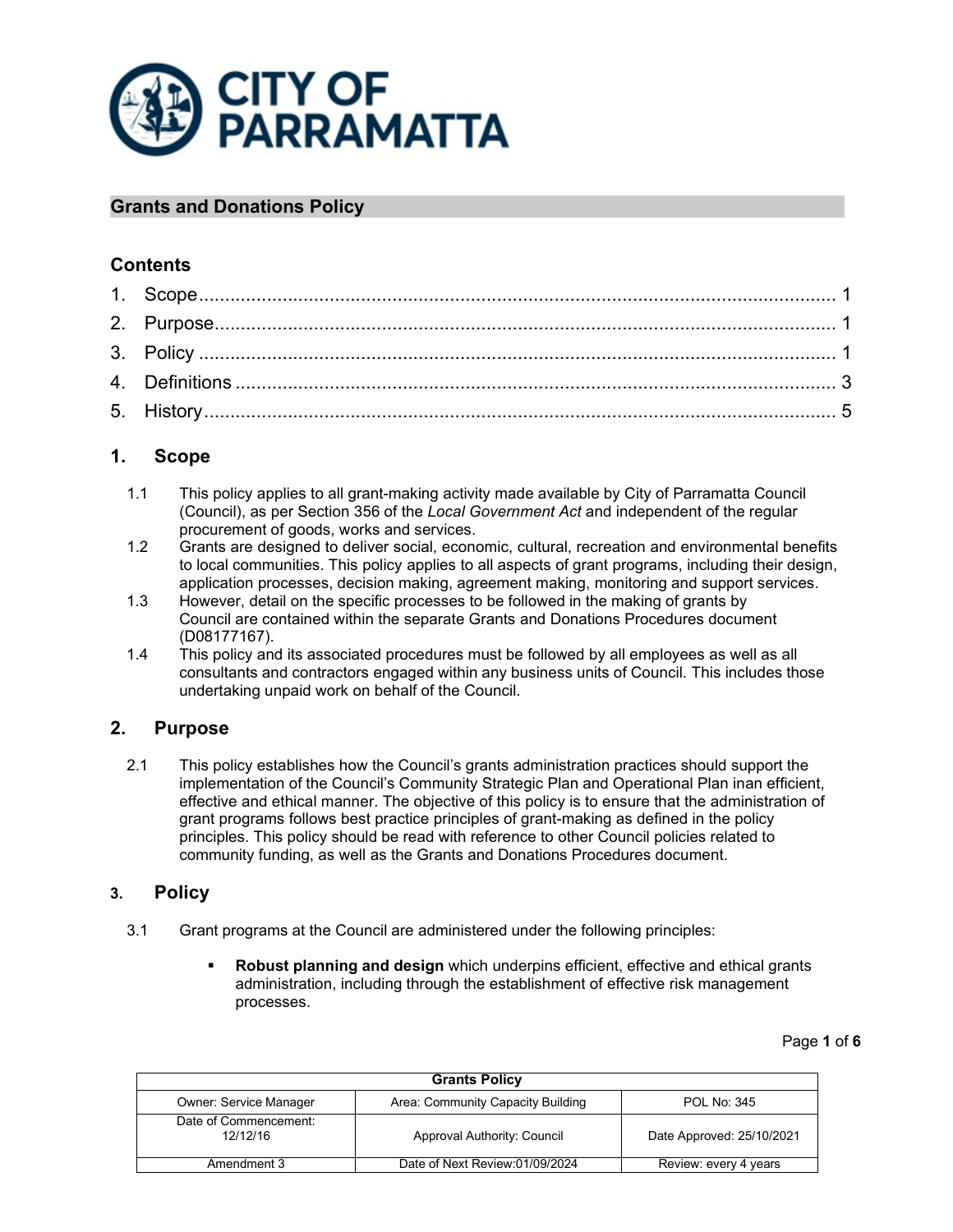

- **Capacity building** which focuses on developing the skills, competence and confidence of local organisations and residents to achieve their aspirations and foster sustainability and independence from the City.
- **Diversity, Access and Equity** expressed through the support of programs, projects and activities that represent a broad spectrum of local needs, cultures and interests.
- **Outcomes orientation** in which grants administration focuses on maximizing the achievement of strategic directions and lasting outcomes rather than outputs.
- **Proportionality** in which key program design features and related administrative processes are commensurate with the scale, nature, complexity and risks involved in the granting activity.
- **Collaboration and partnership** in which effective consultation and a constructive and cooperative relationship between Council, grant recipients and other relevant stakeholders contributes to achieving more efficient, effective and equitable grants administration. This includes collaboration between different units of Council.
- **Governance and accountability** in which a robust governance framework clearly defines the roles and responsibilities of all parties in the process and supports public accountability for decision making, grants administration and performance monitoring.
- **Probity and transparency** in which grants administration reflects ethical behaviour, in line with Council's Statement of Business Ethics and Code of Conduct and complies with public reporting requirements.
- **Achieving value with public money** through careful consideration of costs, benefits, options and risks.
- 3.2 Council endorses the strategic objectives and priorities for grant programs. Each year, Council may define up to five major priorities to align its suite of grants, sponsorships and social investment. In undertaking this process, Council officers will:
	- a. Conduct a regular review of the changes in community needs and/or demands from local communities across the City of Parramatta.
	- b. Ensure regular community engagement about what priorities for assistance should be.
	- c. Align and assess proposals against the vision and projected outcomes of the Community Strategic Plan.
	- d. Assess the local impacts of, and opportunities arising from, the provision of other community funding in the City of Parramatta by the Commonwealth and NSW Governments, theprivate sector and local communities themselves.
	- e. Build an evidence base through evaluating the effectiveness of services, projects and activities that have been funded or assisted by Coucnil over time.
- 3.3 Council has decision making authority for approval of the granting of funds. This includes approval of grant making objectives, eligibility and assessment criteria, and methods for application, assessment pathway and decision making. Council can delegate this role to a designated senior manager in accordance with the delegations enabledby the *Local Government Act* (1993).

| <b>Grants Policy</b>              |                                   |                           |  |
|-----------------------------------|-----------------------------------|---------------------------|--|
| <b>Owner: Service Manager</b>     | Area: Community Capacity Building | POL No: 345               |  |
| Date of Commencement:<br>12/12/16 | Approval Authority: Council       | Date Approved: 25/10/2021 |  |
| Amendment 3                       | Date of Next Review:01/09/2024    | Review: every 4 years     |  |

Page **2** of **6**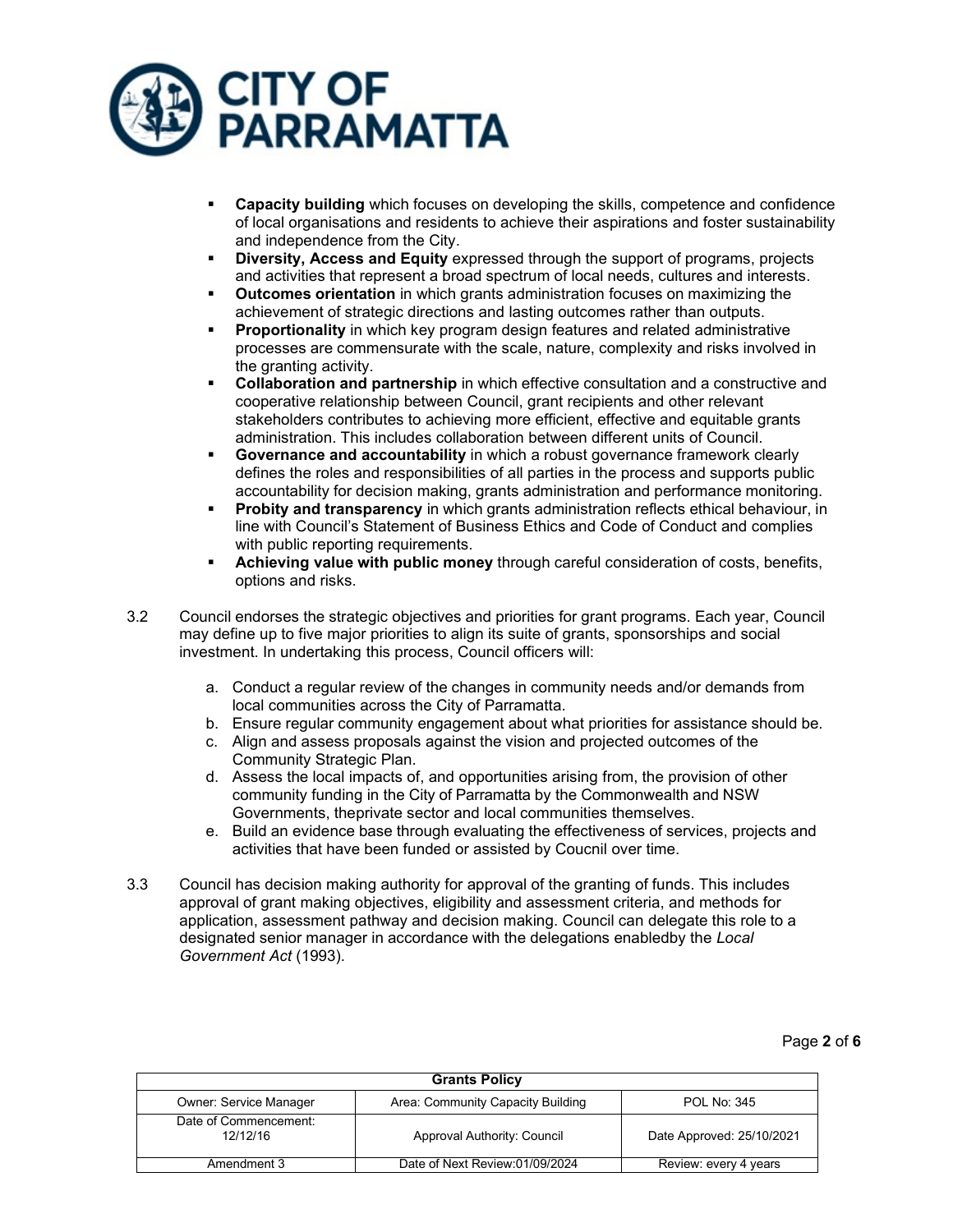

- 3.4 Each program sets out an application process to best achieve its objectives. These application processes may take any of the following forms:
	- a. Open
	- b. Invitation only, according to eligibility criteria
	- c. Expression of Interest.
- 3.5 The assessment of grants is conducted by Council Officers or invited external experts, ranking applications against the objectives and criteria of each grant programs. For the annual Community Grants Program, this assessment will include consideration of an organisation's financial capacity to implement the grant. Separation between the roles of assessor (i.e. those assessing the quality of the applications) and approver(i.e. those approving the allocation of funding) is to be maintained.
- 3.6 All individuals involved in assessment and decision making must meet the requirements of Council's Code of Conduct.
- 3.7 Consistent with Section 356 of the *Local Government Act*, all grant application rounds will be publicly advertised, thoroughly promoted and listed on Council's website and social media, detailing specific eligibility criteria. Council reserves the right to amend, suspend or alter a grant program at any time.
- 3.8 Council does not grant funds to applicants that fail to meet designated eligibility criteria. Grants must not be contributing to a fundraising objective of an applicant but must be made to program or project costs that can be assessed for on value for money and effectiveness against other applications. Unsolicited requests for financial support or donations will be directed to the quarterly Small Grants Fund and must meet requirements for that program to be considered for funding. All recipients must enter into a funding agreement and meet all requirements of reporting and acquittal.

#### <span id="page-2-0"></span>**4. Definitions**

**Acquittal:** an acquittal report ensures that grant recipients have administered grant funds responsibly and in line with the terms and conditions of the Funding Agreement. An acquittal report usually consists of a written report that summarises how the project faired against the initial objectives of the grant. It also provides a financial statement detailing how the funds were spent.

**Auspice:** an arrangement where one incorporated community organisation ('the Auspice Body') agrees to apply for funding on behalf of a second organisation or individual that is, most often, not incorporated ('the Auspiced Party'). If the funding application is successful, the Auspice Body then receives, holds and administers the funding to the Auspiced Party, so that the Auspiced Party can complete the funded project or activities. The Auspice Body works with the Auspiced Party to ensure all reporting requirements are met, assisting the Auspiced Party to further develop project management knowledge and skills with a view to the Auspice Party becoming independent (as appropriate) of the Auspice Body.

Page **3** of **6**

| <b>Grants Policy</b>              |                                   |                           |  |
|-----------------------------------|-----------------------------------|---------------------------|--|
| <b>Owner: Service Manager</b>     | Area: Community Capacity Building | <b>POL No: 345</b>        |  |
| Date of Commencement:<br>12/12/16 | Approval Authority: Council       | Date Approved: 25/10/2021 |  |
| Amendment 3                       | Date of Next Review:01/09/2024    | Review: every 4 years     |  |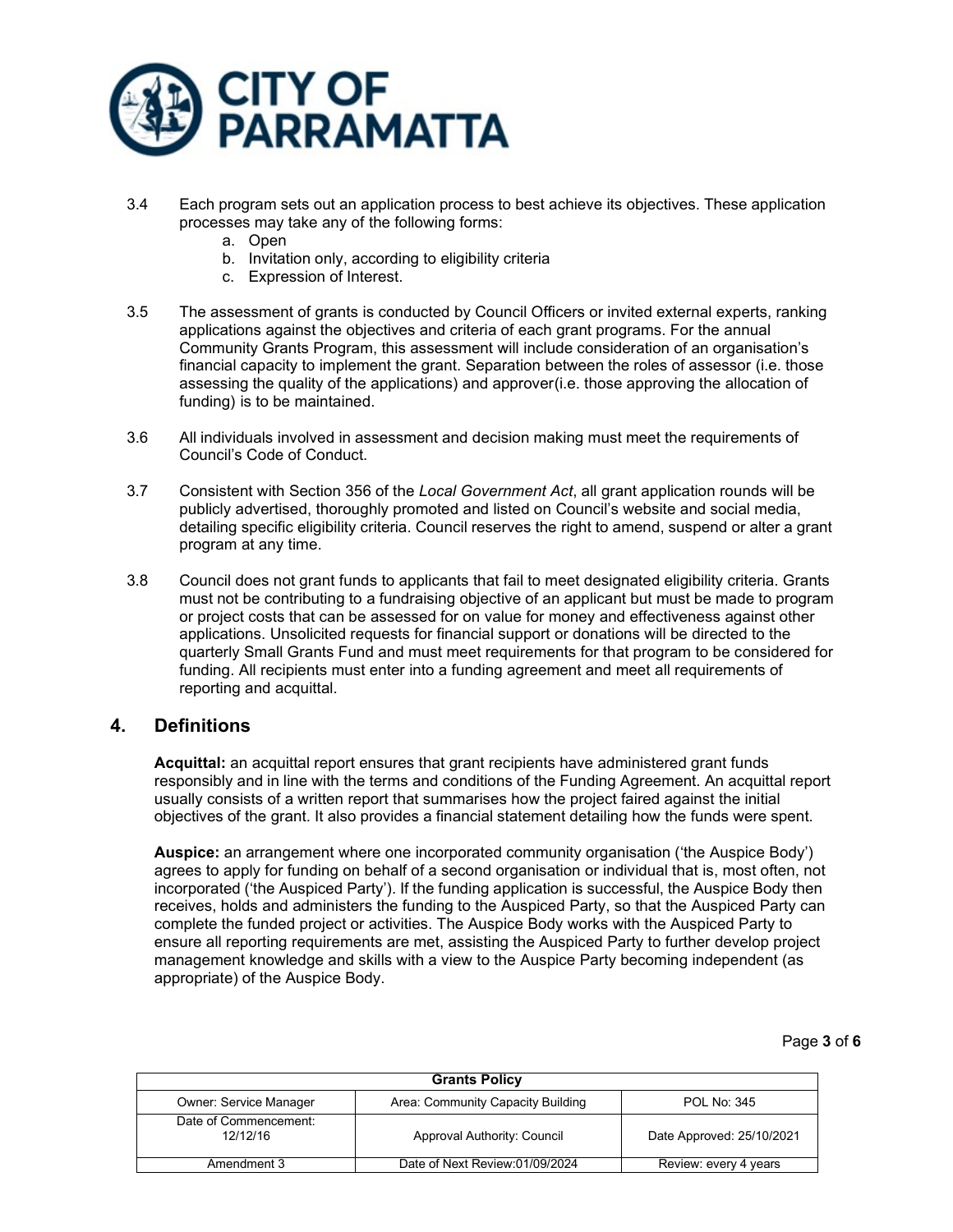

**Community Organisation:** all voluntary community groups, service organisations, community services, sporting groups, arts organisations, heritage societies and other organisations that come under the definition of "not-for-profit". Social enterprises that are auspiced by a not-for-profit organisation or that have a clear governance structure that precludes profits being disbursed to individuals are eligible under this sub-section.

**Funding Agreement:** an agreement that states the purpose of the funding, the dollar amount and the conditions attached to the grant. It also defines the rights and responsibilities of the agreement. Once signed, organisations are under a legal obligation to comply with the stated terms and conditions.

**Grants:** cash or value-in-kind support given to applicants for a specified purpose directed at achieving policy outcomes. Funds assist with the services or projects proposed by applicants and Council receives acknowledgement as the grant giver.

**Incorporated organisation:** a legal entity separate from its individual members that has been incorporated under Australian State or Territory law.

**In-kind Support or Value In-kind support:** includes volunteer labour, administrative support, rentfree accommodation or donations of materials or equipment. Applicants are asked to include in-kind contributions in their application budgets. Successful recipients will also be asked to report on the value of in-kind contributions in project acquittals so that Council can benchmark the contributions of the community sector to local projects.

**Insurance:** a framework under which the insurer indemnifies (accepts the risk) on behalf of the insured (person or group or people) for loss or damage caused. Insurance protects a community organisation against its legal liability to pay damages. The most commonly required insurance is Third Party Insurance which covers an organisation for the potential costs associated with:

- a. compensation to third parties (for example, members of the public) for bodily injury; and/or
- b. property damage that may occur as a result of the community organisation's activities; and
- c. the legal costs that a community organisation may have if it needs to defend bodily injury and property damage claims made against it.

**Not-for-profit organisation:** an organisation which is not operating for the profit or gain of its individual members whether these gains would have been direct or indirect. A not-for- profit organisation can still make a profit, but this profit must be used to carry out the purposes of the organisation and must not be distributed to owners, members or other private individuals.

#### Page **4** of **6**

| <b>Grants Policy</b>              |                                   |                           |  |
|-----------------------------------|-----------------------------------|---------------------------|--|
| <b>Owner: Service Manager</b>     | Area: Community Capacity Building | <b>POL No: 345</b>        |  |
| Date of Commencement:<br>12/12/16 | Approval Authority: Council       | Date Approved: 25/10/2021 |  |
| Amendment 3                       | Date of Next Review:01/09/2024    | Review: every 4 years     |  |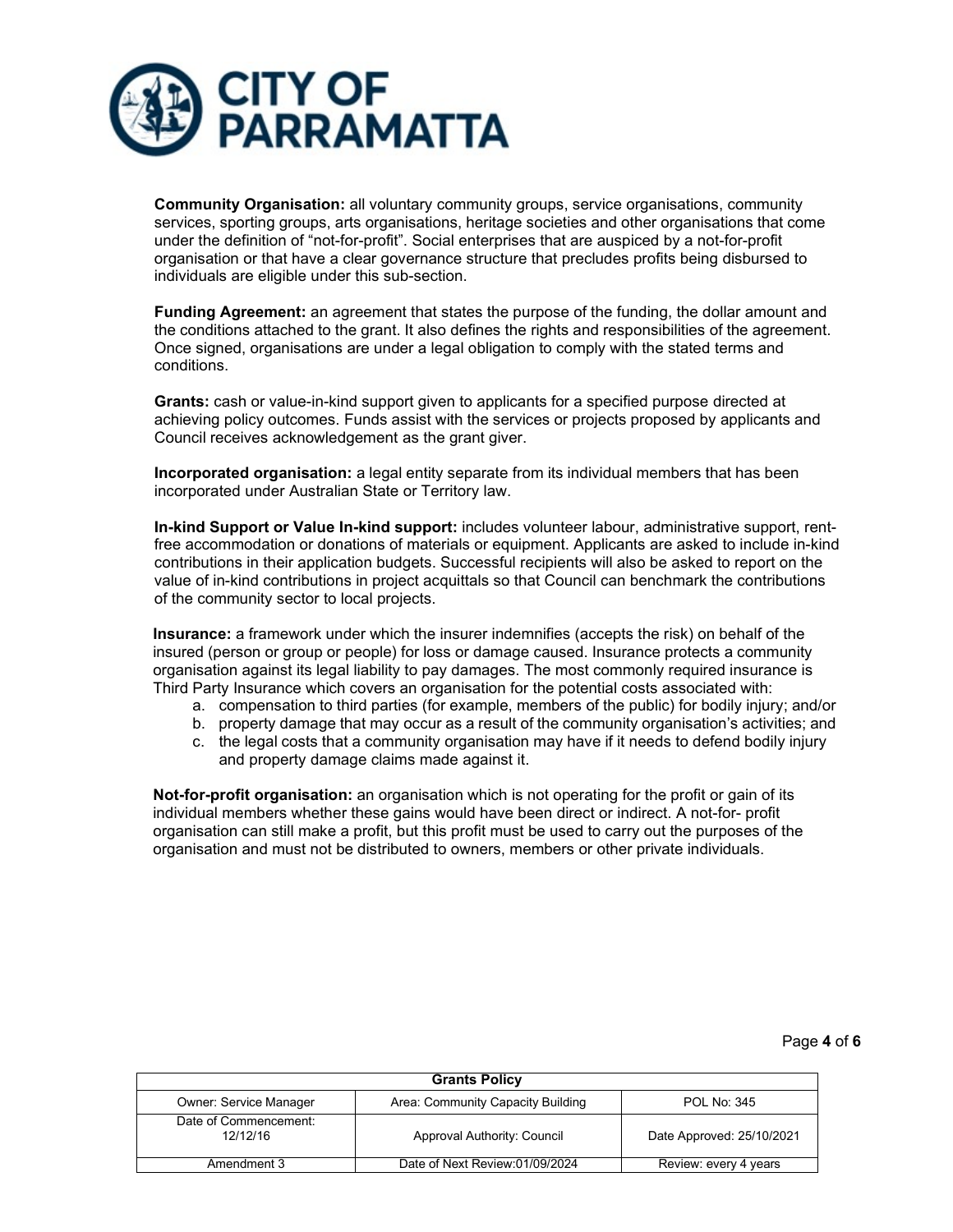

**Social enterprise:** a 'social business' that has the following characteristics:

- a. Social, environmental or cultural mission/objectives core to its purpose and focus.
- b. Limited distribution of profits –profits are reinvested in the enterprise and/or an associated social entity and not disbursed to individual shareholders.
- c. Mixture of capital inputs the enterprise is supported through a mixture of grant income/subsidised income and trading income, but must trade.
- d. Generation of social return in addition to a financial return, and a commitment to demonstrating this.
- e. Favours democratic decision-making structures and seeks high levels of accountability to their stakeholders, rather than just to shareholders.

#### <span id="page-4-0"></span>**5. History**

First version: Commenced 12 December 2016 Amendment 1: Approved by Council 17 December 2018 Amendment 2: Approved \_\_ October 2021

#### Page **5** of **6**

| <b>Grants Policy</b>              |                                   |                           |  |
|-----------------------------------|-----------------------------------|---------------------------|--|
| <b>Owner: Service Manager</b>     | Area: Community Capacity Building | <b>POL No: 345</b>        |  |
| Date of Commencement:<br>12/12/16 | Approval Authority: Council       | Date Approved: 25/10/2021 |  |
| Amendment 3                       | Date of Next Review:01/09/2024    | Review: every 4 years     |  |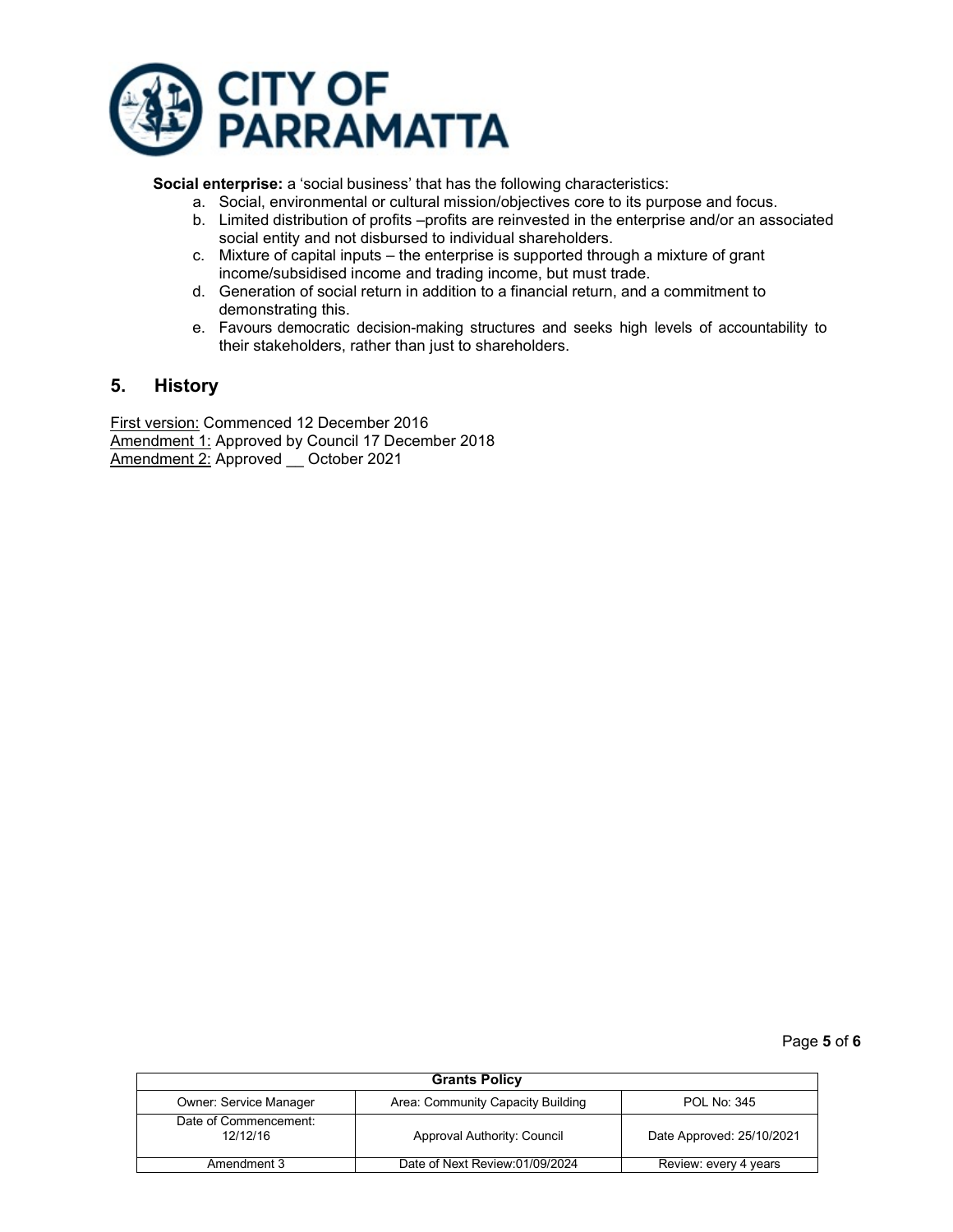

| <b>REFERENCES</b> | The NSW Local Government Act 1993 (Section 356) makes provision for<br>councils to financially assist others by contributing money or otherwise<br>granting financial assistance to persons for the purpose of exercising the<br>council's functions.                                                                                                     |  |  |
|-------------------|-----------------------------------------------------------------------------------------------------------------------------------------------------------------------------------------------------------------------------------------------------------------------------------------------------------------------------------------------------------|--|--|
|                   | As projects considered under this Policy may have instances where adults<br>are working or volunteering with children, all successful applicants in this<br>circumstance will also be required to adhere to the requirements of the Child<br>Protection (Working With Children) Act 2012 and Child Protection (Working<br>With Children) Regulation 2013. |  |  |
|                   | Where successful projects are conducted on sites owned or managed by the<br>City, the recipient will be required to comply with the requirements under the<br>Work Health & Safety Act 2011. All recipients of grant funds are required to<br>ensure the safety of the public, clients and workers in all activities.                                     |  |  |
|                   | The NSW Department of Premier and Cabinet produces a Good Practice<br>Guide for grant administration using public funds in New South Wales and<br>The Australian Institute of Grants Management produce a Grant-making<br>Toolkit. Both these resources have been consulted in the development of this<br>Policy.                                         |  |  |
|                   | Further legislative requirements that govern councils in providing services in<br>an accessible and equitable manner include:                                                                                                                                                                                                                             |  |  |
|                   | <b>Commonwealth of Australia</b>                                                                                                                                                                                                                                                                                                                          |  |  |
|                   | <b>Disability Discrimination Act 1992</b><br>٠<br>Human Rights and Equal Opportunity Commission Act 1986<br>٠<br>Privacy Act 1988<br>٠                                                                                                                                                                                                                    |  |  |
|                   | Privacy and Personal Information Act 1998 Commonwealth of<br>٠<br>Australia<br><b>Racial Discrimination Act 1975</b><br>٠<br>Sex Discrimination Act 1984<br>٠                                                                                                                                                                                             |  |  |
|                   |                                                                                                                                                                                                                                                                                                                                                           |  |  |

Page **6** of **6**

| <b>Grants Policy</b>              |                                   |                           |  |
|-----------------------------------|-----------------------------------|---------------------------|--|
| <b>Owner: Service Manager</b>     | Area: Community Capacity Building | POL No: 345               |  |
| Date of Commencement:<br>12/12/16 | Approval Authority: Council       | Date Approved: 25/10/2021 |  |
| Amendment 3                       | Date of Next Review:01/09/2024    | Review: every 4 years     |  |